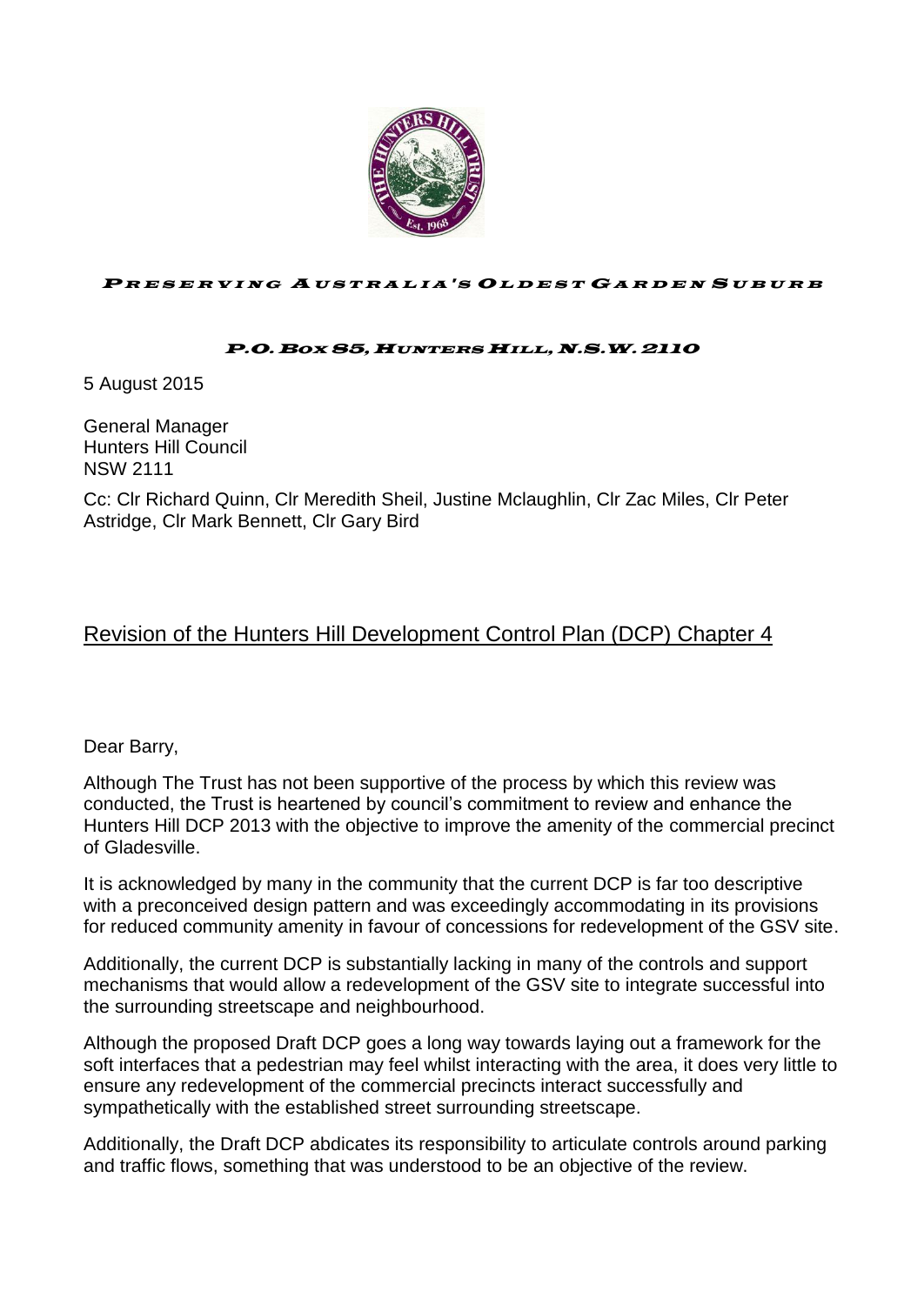#### **SUMMARY**

The Trust's objections to the Draft DCP can be summarised as follows:

- *1. Removes the protections afforded to the Local Heritage items listed in Schedule 5 of the Hunters Hill 2012 LEP*
- *2. Removes the stipulated requirement for parking*
- *3. Fails to codify the intentions of the desired height transitions as stipulated in the Built Form*
- *4. Does little to encourage the activity of the "Primary Streetscapes"*
- *5. The proposed open green space is far too small*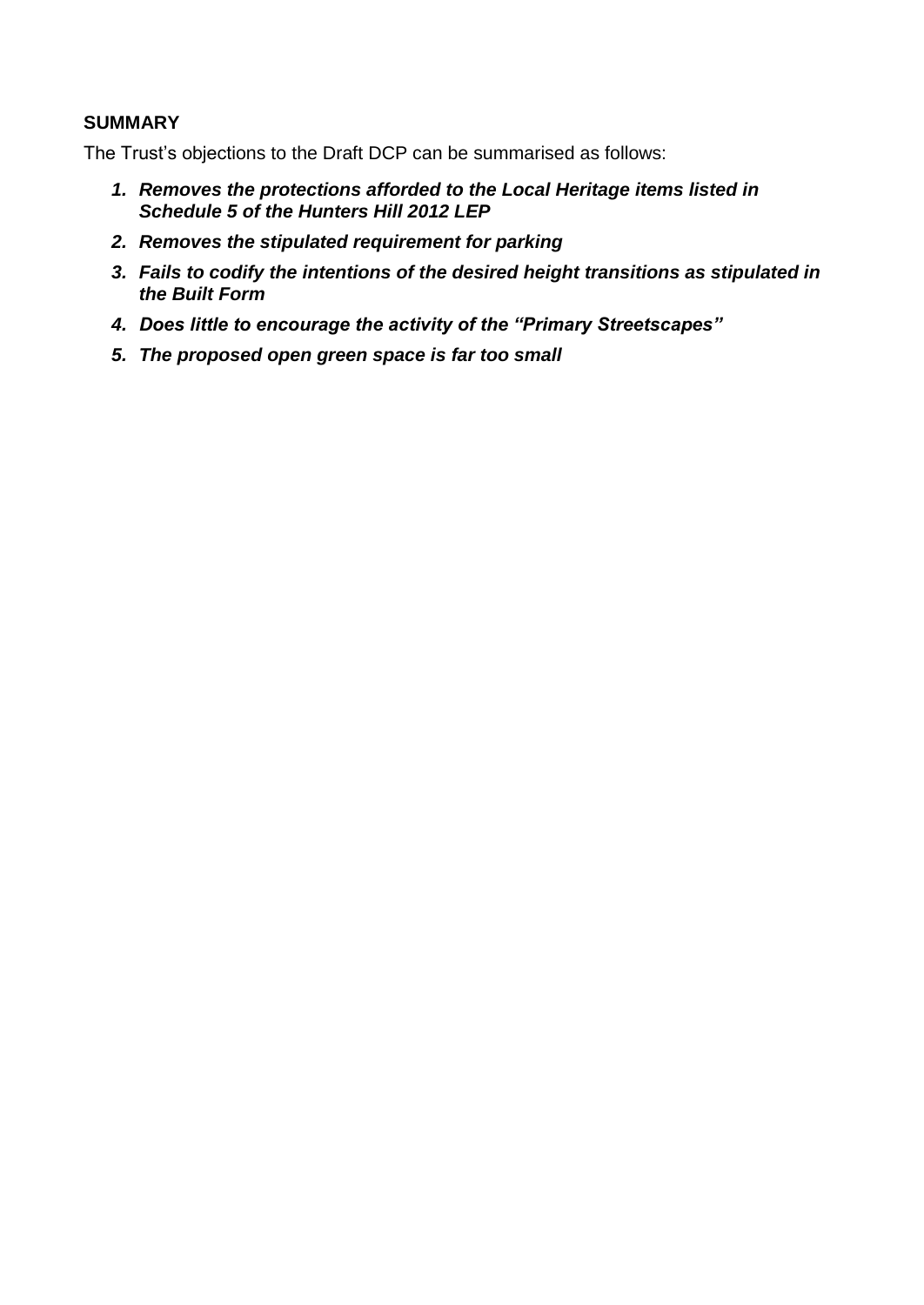# **1. Removal of stipulated protections for specific Local Heritage items**

The modified Draft DCP removes the consideration stipulated in the existing Hunters Hill Council 2013 DCP for significant Heritage items. Rather it chooses to defer the responsibility of considerations of protection too heritage conservation zones as specified in the LEP.

Within the precinct of the Key Site, there exists several items of important cultural and heritage significance, the amenity of which should be articulated and protect in the DCP. Specifically the property Dunham house at 2 Massey Street which was previously singled out for consideration in respect of height impact from any redevelopment has been totally removed.

In additionally no consideration has been offered to articulate protections for the latest additional to the list of Schedule 5 Heritage Items, being the building at 10 Cowell St.

Specifically, The Trust has identified that the following areas in the Draft DCP have omitted reference to Heritage items (and the need to respond to them):-

- Page 5 Purpose of This Chapter No mention in 1.1.2, and a lack of the need to respond to the objectives of the Conservation Area or individual heritage items
- Page 6 Heritage Conversation Areas No mention of heritage items and the need to respond to them
- Page 9 Desired character There is no mention of heritage as a desired character, despite 27% of respondents in the Future Gladesville survey stating that the Centre should "emphasise and celebrate its heritage"
- $\bullet$  Page 10 Priorities No mention of the need to address heritage items or the conservation area as a priority in the objectives of the DCP, despite it being listed as
- $\bullet$  Page 11 Schedule 5 items clearly omitted from the map with instead a broad brush approach of conservation zones adopted
- Pages 12 and 13 Heritage conservation is omitted as an objective for development in the Commercial Core and the Key Site
- Pages 31 and 32 No mention of heritage (No 10 Cowell St and 2 Massey St in particular) in the Key Site Controls.
- Page 38 Heritage Conservation Areas No mention of the particular responsibility to respond to Schedule 5 Heritage Items, and neither does it articulate the important of the amenity that is afforded to each Schedule 5 Heritage Item.

The Trust finds the above lack of inclusion concerning when the Furutre Gladesille project survey identified "Respecting the local history and heritage" as part of the "Desired Overall Character of Future Gladesville".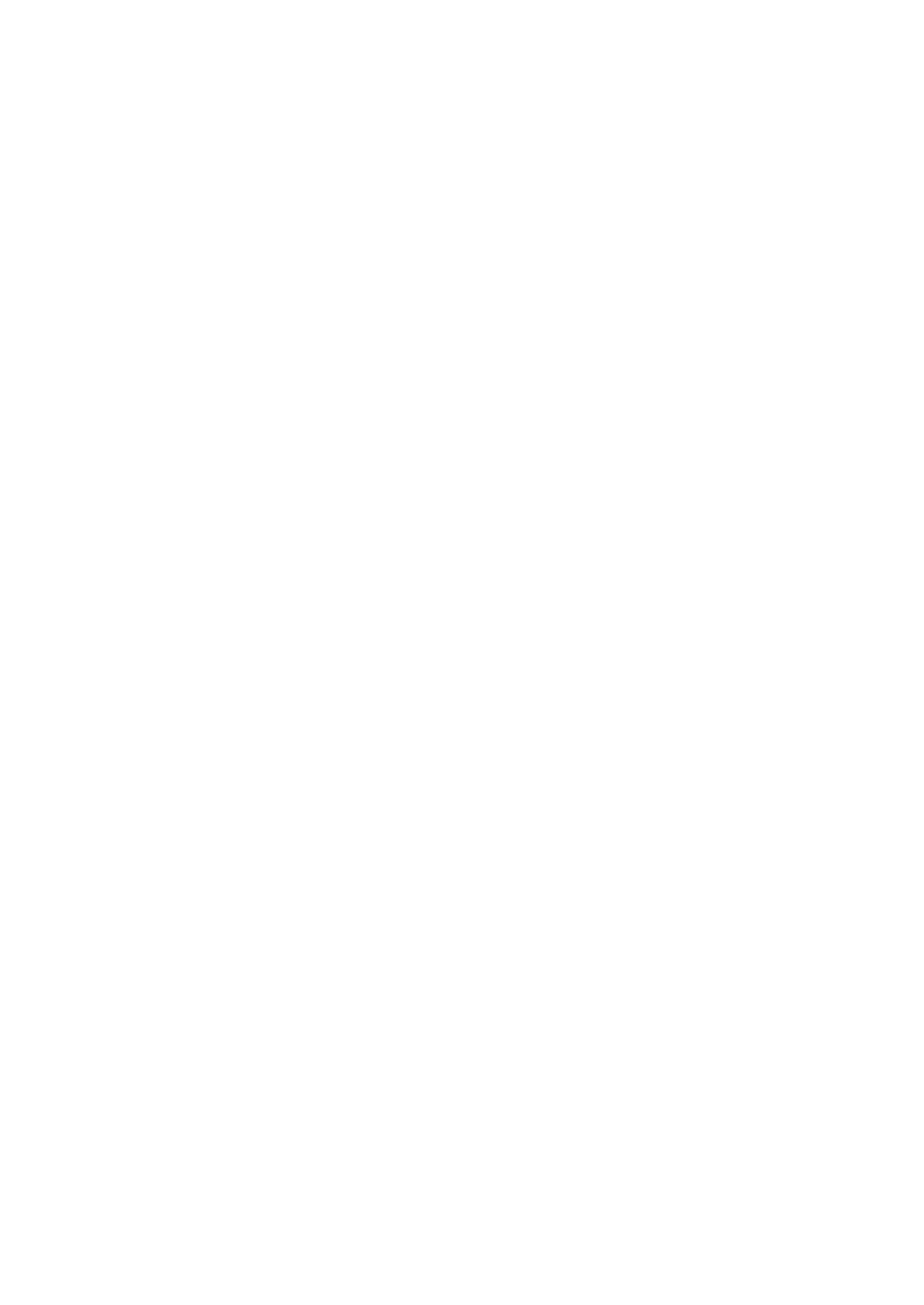# **2. Removal of the stipulated parking requirements**

Although the Draft DCP should be commended for focussing on how the pedestrian community will attempt to interface with the built environment, the removal of the stipulated guidelines on parking provisions for an area that is focussing primarily higher density development is an onerous omission. By simply deferring to the controls in place for the greater Hunters Hill municipality ignores the divergence in type and form of development that council has chosen to pursuit away from the standard across Hunters Hill.

Specifically there are no stipulations for any parking codes or controls which would be required for a higher density residential development with a substantial lack of on street when consideration is given to the increase in number of dwellings provisioned.

Although The Trust supports the use of other forms of transportation (such as public transport and bicycle use), the reality of modern life in Sydney must not be ignored. Indeed, the "*Lack of car parking"* was identified as the second highest priority (behind traffic congestion) by the Future Gladesville consultation process.

To facilitate the increase in the number of dwellings targeted in the areas covered by the Draft DCP, The Trust believes the below controls taken from Lane Cove's DCP are more fitting with the unique level of density enforced in the area covered by the Draft.

It should be noted that these parking provisions are dedicated to the residential dwellings, and should not considered to be shared between mixed use development.

- 0.5 spaces per studio
- 1 space per 1-bedroom unit
- 1.5 spaces per 2-bedroom unit
- 2 spaces per 3+ bedroom unit
- 1 disabled space for each adaptable housing unit
- 1 visitor space per 4 unit dwellings
- 1 disabled space per 50 visitor spaces.

Including the above stipulations will assist in the higher demand for car parking, and assist in mitigating the saturation of on street parking, which is already presenting itself as an issue in many parts of Gladesville.

The Trust also supports (and indeed encourages) the provision of on street parking spaces for commercial "car share" arrangements through providers such as GoGet. Allocated car share spaces should be considered in the ratios of 1 space per 50 dwellings.

A suitable contribution (either through a Section 9 or annual levy) to cover the cost to the community of utilising public parking spaces for a commercial venture may be considered to be pursued by council, however the financial implementation of such a scheme is outside the scope of this document.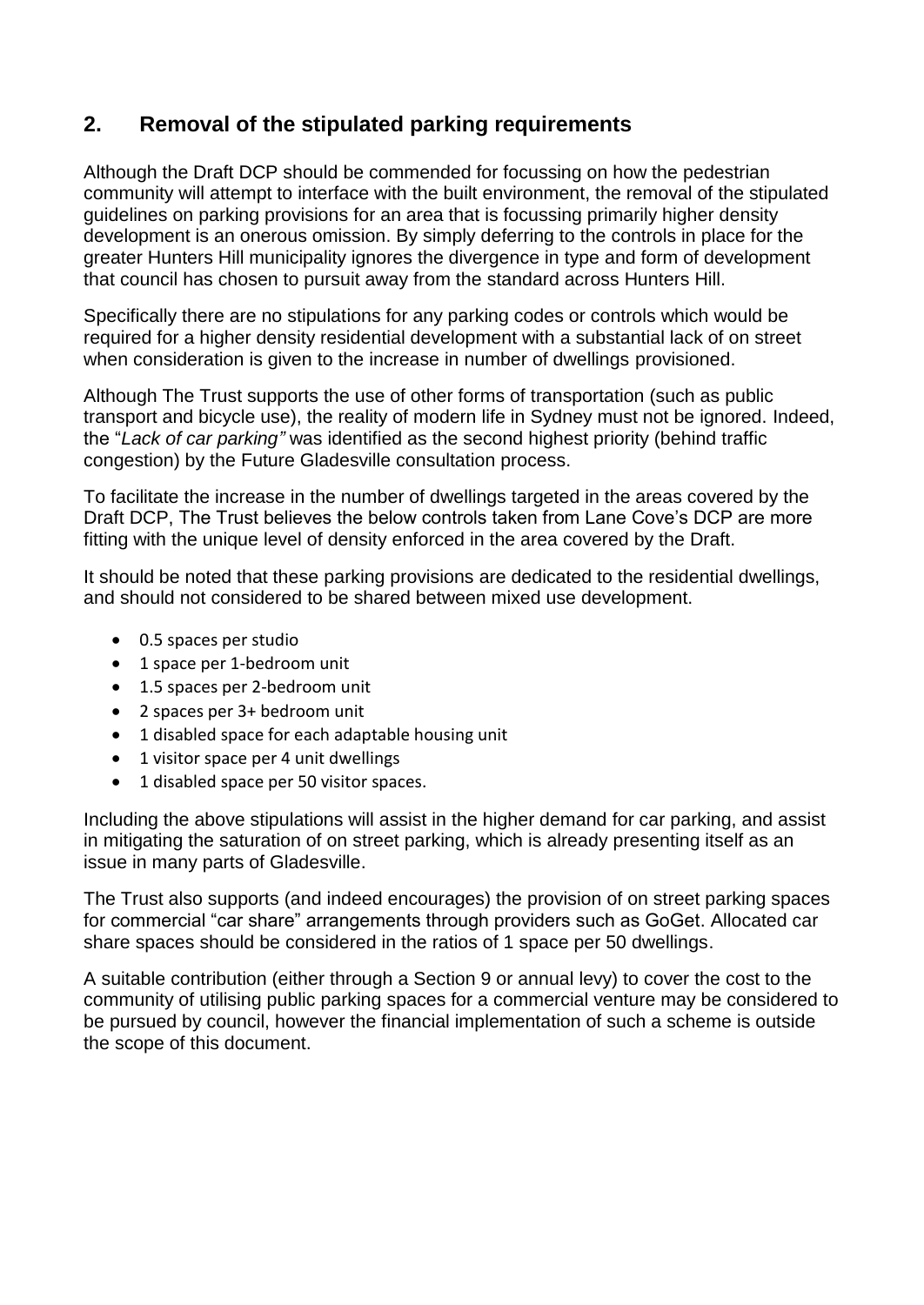## **3. Formalise the intentions of the desired height transitions**

The trust supports the suggested objectives for the built form in the Gladesville Village Centre. Each of these objectives (if enforced for any development application) would go a long way to support and respect the established community, a factor that is currently lacking in the exiting DCP.

Specifically, The Trust is encouraged by the suggested objectives B and C in the Draft DCP.

When adhered to by any new development, these objectives would support and respect the existing built form as established in the surrounding streets. Without such integration, many new developments present a confusing and disjointed presentation to the built environment.



**Diagram 1. Desired transition of building heights showing an orderly progression of building heights across different character areas**

To ensure the spirit and intent of these objectives are more clearly understood by all stake holders (developers, community members, and relevant planning authorities), a stipulated set of measures should be included to codify the maximum height transition from one height zone to another, and additionally from one building to another.

#### **Note**

Maximum building heights and FSR as identified in the Hunters Hill LEP 2012 might not be achievable in some situations:

- In the event of excessive shadow impacts upon any existing dwelling, existing or proposed open space, public domain, or existing school or childcare centre.
- Where identified values of any heritage item demand special consideration.
- If proposed land uses have broad floor plates that 'exhaust' the maximum FSR which is permitted by the Hunters Hill LEP 2012.

**Diagram 2 LEP Height Warning**

Although it is not the responsibility of the author to articulate these controls, it is recommended that a maximum height increase to a neighboring height zone be considered for inclusion.

Alongside these controls should be warning similar to that articulated on Page33 describe the restrictions of imposed by progressive height controls resulting in not all buildings being able to reach their maximum height under the LEP (refer Diagram 2).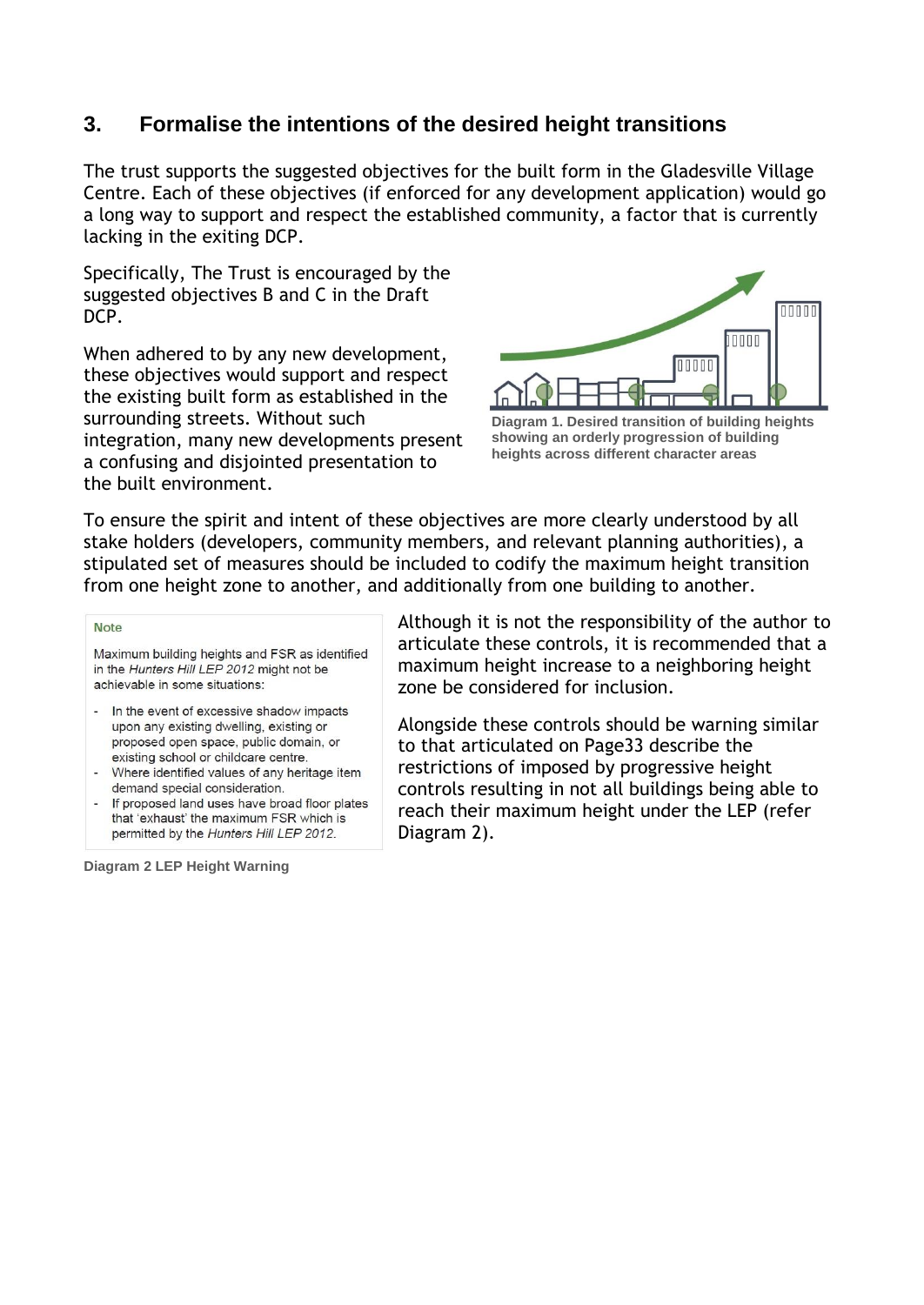### **4. Does little to encourage the activity of the "Primary Streetscapes"**

Although it is encouraging to see the "Right of Way" to be partially activated as a Secondary Street scape, The Trust feels that the consistent focus on the "Key Site" has resulted in the "Primary Streetscape" being delegated to a second class retail strip, with the commercial focus of Gladesville in effect turning its back on the shop fronts of Victoria Road.

There is very little stipulation in the Draft DCP to articulate how pedestrians may interact and commute through the Key Site, only offering two additional proposed parallel pedestrian links to from the residential area of Gladesville through the Key Site to the "Primary Streetscape" of Victoria Road.